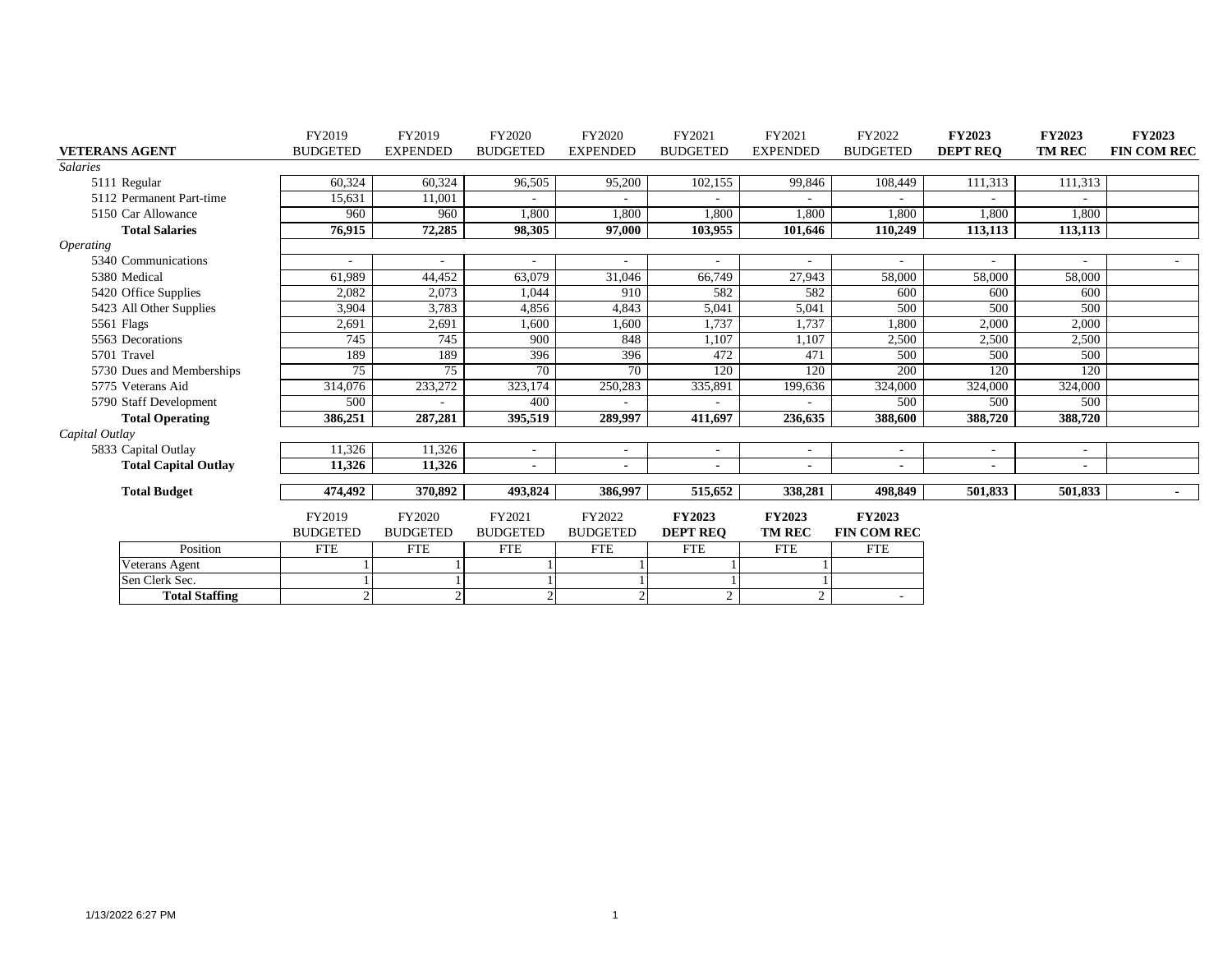# **FISCAL YEAR 2023 VETERANS AGENT DEPARTMENT SALARY INFORMATION TOWN MANAGER RECOMMENDED**

#### *Regular Salaries*

| <b>Name</b>                   | Position             | <b>Ann. Date</b> | Grade | <b>Step</b> | <b>Base Salary</b> | Longevity % | Longevity \$ | Wage Def.                | <b>Total Salary</b> |
|-------------------------------|----------------------|------------------|-------|-------------|--------------------|-------------|--------------|--------------------------|---------------------|
| Lisa Downey                   | Veterans Agent       | 7/21/2014        |       |             | 69,729             |             | 000,1        |                          | 70,729              |
|                               |                      |                  |       |             |                    |             |              |                          |                     |
| Vacant                        | <b>Sr Acct Clerk</b> | 2/1/2022         |       |             | 23,115             |             |              |                          | 23,115              |
| Vacant                        | <b>Sr Acct Clerk</b> | 2/1/2023         |       |             | 17,469             |             |              |                          | 17,469              |
|                               |                      |                  |       |             |                    |             |              |                          |                     |
| <b>Total Regular Salaries</b> |                      |                  |       |             | 110,313            |             | 1,000        | $\overline{\phantom{0}}$ | 111,313             |

# *Temporary Part Time Salaries*

| <b>Name</b>                                             | Position                               | . Date<br>Ann. | $\sim$<br>Grade | <b>Step</b> | $\sim$<br>. Salarv<br>Base | Longevity<br>$\frac{9}{6}$ | Longevity<br>AD. | Wage Def. | . .<br><b>Fotal Salary</b> |
|---------------------------------------------------------|----------------------------------------|----------------|-----------------|-------------|----------------------------|----------------------------|------------------|-----------|----------------------------|
|                                                         |                                        |                |                 |             |                            |                            |                  |           |                            |
| <b>Total</b><br>. .<br><b>Part</b><br><i>l</i> emporary | <b>1899</b><br><b>Salaries</b><br>Time |                |                 |             |                            |                            |                  |           |                            |

| Name                                           | Position          |  | <b>Per/Month</b> | <i><b>II 1 4</b></i><br>Months |  | $\mathbf{r}$<br>m<br>l'otal<br>-Benefit |
|------------------------------------------------|-------------------|--|------------------|--------------------------------|--|-----------------------------------------|
| Lisa Downey                                    | Agent<br>'eterans |  | 150              | --                             |  | 1,800                                   |
| <b>Total</b><br><i><b>Allowance</b></i><br>ar. |                   |  |                  |                                |  | 1,800                                   |

| Total<br>Department<br>. |  |  |  |  |
|--------------------------|--|--|--|--|
|                          |  |  |  |  |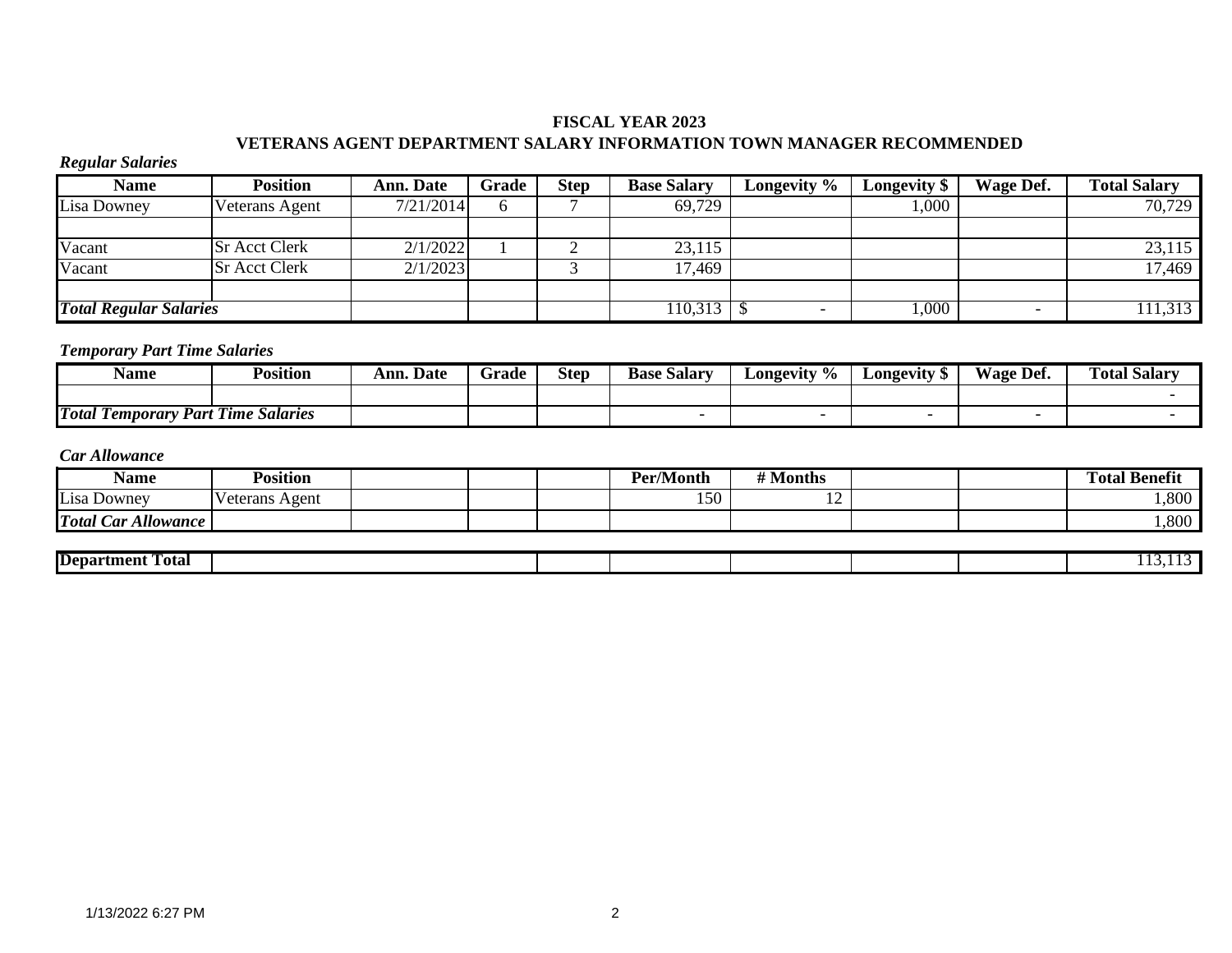# **FISCAL YEAR 2023 VETERANS AGENT DEPARTMENT SALARY INFORMATION DEPARTMENT REQUEST**

# *Regular Salaries*

| <b>Name</b>                   | Position             | Ann. Date | Grade | Step | <b>Base Salary</b> | Longevity % | <b>Longevity</b> \$ | Wage Def. | <b>Total Salary</b> |
|-------------------------------|----------------------|-----------|-------|------|--------------------|-------------|---------------------|-----------|---------------------|
| Lisa Downey                   | Veterans Agent       | 7/21/2014 |       |      | 69,729             |             | 000.                |           | 70,729              |
|                               |                      |           |       |      |                    |             |                     |           |                     |
| Vacant                        | <b>Sr Acct Clerk</b> | 2/1/2022  |       |      | 23,115             |             |                     |           | 23,115              |
| Vacant                        | <b>Sr Acct Clerk</b> | 2/1/2023  |       |      | 17,469             |             |                     |           | 17,469              |
|                               |                      |           |       |      |                    |             |                     |           |                     |
| <b>Total Regular Salaries</b> |                      |           |       |      | 110,313            |             | $\overline{000}$    |           | 111,313             |

# *Temporary Part Time Salaries*

| Name                                                   | $\cdot\cdot$<br>∽.<br>Position           | <b>Ann. Date</b> | Grade | <b>Step</b> | <b>Base</b><br>Salarv | Longevity % | Longevity * | Wage.<br>Def. | <b>Total Salary</b> |
|--------------------------------------------------------|------------------------------------------|------------------|-------|-------------|-----------------------|-------------|-------------|---------------|---------------------|
|                                                        |                                          |                  |       |             |                       |             |             |               |                     |
| <b>Total</b><br>. .<br>Part<br><b><i>Lemporary</i></b> | $\mathbf{r}$<br>l'ime<br><b>Salaries</b> |                  |       |             |                       |             |             |               |                     |

| Name                   | $\cdot \cdot$<br>Position |  | <b>Per/Month</b>    | Months |  | ' Benefi<br>—<br>otal' |
|------------------------|---------------------------|--|---------------------|--------|--|------------------------|
| Lisa Downey            | Veterans<br>Agent         |  | $\epsilon$<br>1 J V | ∸      |  | 1,800                  |
| Allowance<br>Total Car |                           |  |                     |        |  | 1,800                  |

| --<br>--<br>Fotal<br><b> Department</b> |  |  |  |  |
|-----------------------------------------|--|--|--|--|
|                                         |  |  |  |  |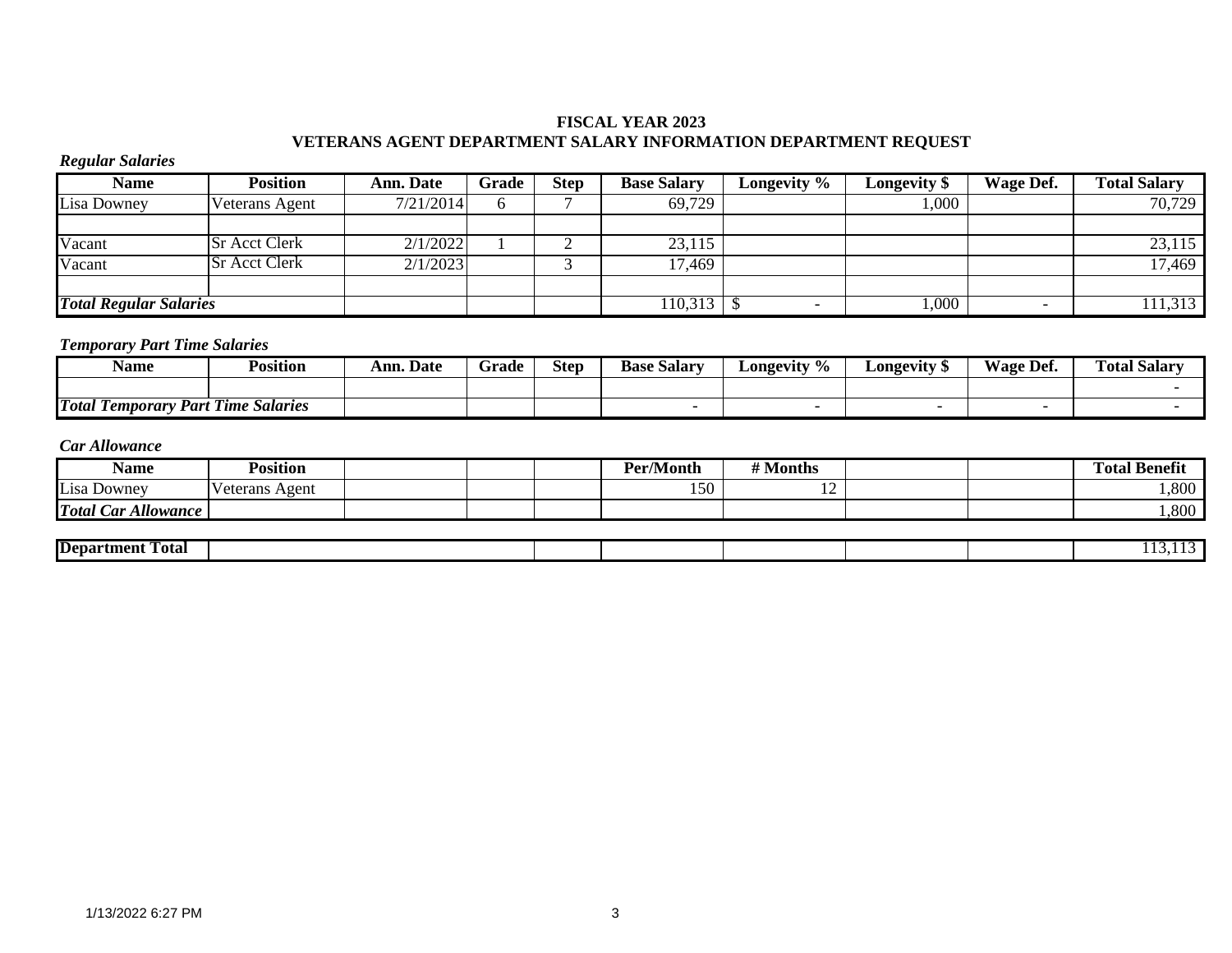# **FISCAL YEAR 2022 VETERANS AGENT DEPARTMENT SALARY INFORMATION**

# *Regular Salaries*

| <b>Name</b>                   | <b>Position</b>      | <b>Ann. Date</b> | Grade | <b>Step</b> | <b>Base Salary</b> | Longevity % | <b>Longevity</b> \$ | Wage Def. | <b>Total Salary</b> |
|-------------------------------|----------------------|------------------|-------|-------------|--------------------|-------------|---------------------|-----------|---------------------|
| Lisa Downey                   | Veterans Agent       | 7/21/2014        |       |             | 64,902             |             | $.000$ .            |           | 65,902              |
|                               |                      |                  |       |             |                    |             |                     |           |                     |
| Donna Allen                   | <b>Sr Acct Clerk</b> | 5/20/2019        |       |             | 15,711             |             |                     |           | 15,711              |
| Donna Allen                   | <b>Sr Acct Clerk</b> |                  |       |             | 26,836             |             |                     |           | 26,836              |
|                               |                      |                  |       |             |                    |             |                     |           |                     |
| <b>Total Regular Salaries</b> |                      |                  |       |             | 107,449            |             | 000                 |           | 108,449             |

# *Temporary Part Time Salaries*

| Name                                    | Position                   | . Date<br>Ann. | $\sim$<br>Grade | <b>Step</b> | $\sim$<br>Base<br>: Salary | $\mathcal{L}$ ongevity % | <b>LONGEVITY</b> | T T<br>Det.<br>Wage | <b>fotal Salary</b> |
|-----------------------------------------|----------------------------|----------------|-----------------|-------------|----------------------------|--------------------------|------------------|---------------------|---------------------|
|                                         |                            |                |                 |             |                            |                          |                  |                     |                     |
| <b>Total</b><br>.<br>Part<br>l'emporary | $\sim$<br>Salaries<br>Time |                |                 |             |                            |                          |                  |                     |                     |

| Name                          | <b>Position</b>   |  | <b>Per/Month</b> | <sup>4</sup> Months |  | <sup>1</sup> Benefit<br>Total. |
|-------------------------------|-------------------|--|------------------|---------------------|--|--------------------------------|
| Lisa Downey                   | Veterans<br>Agent |  | 150              | . .                 |  | ,800                           |
| <b>Allowance</b><br>Total Car |                   |  |                  |                     |  | ,800                           |

| <b>Department</b><br>rotal - |  |  |  | $\mathbf{u}$ |
|------------------------------|--|--|--|--------------|
|                              |  |  |  |              |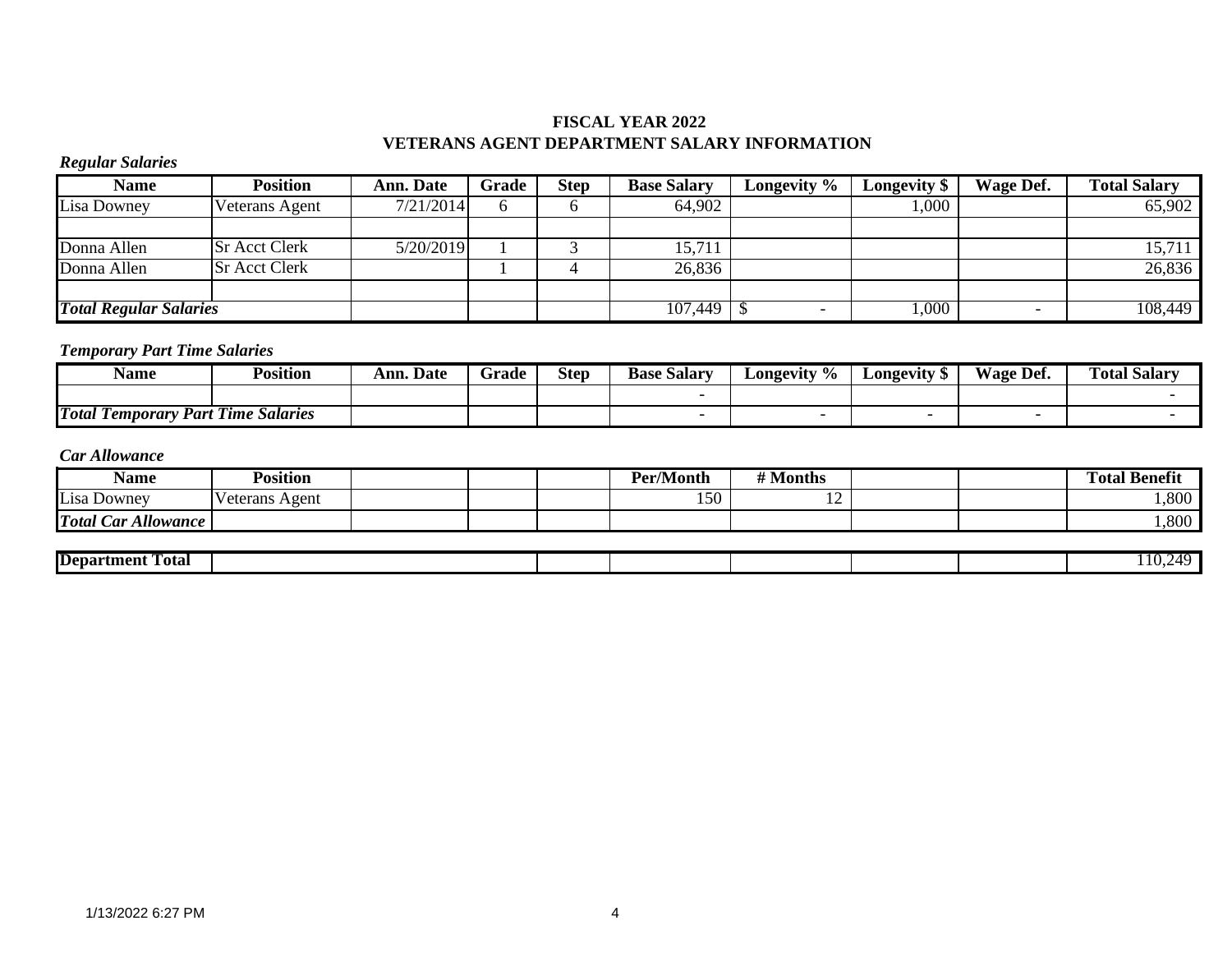# **FISCAL YEAR 2021 VETERANS AGENT DEPARTMENT SALARY INFORMATION**

# *Regular Salaries*

| <b>Name</b>                   | <b>Position</b>      | <b>Ann. Date</b> | Grade | $\overline{\text{Step}}$ | <b>Base Salary</b>    | Longevity %              | Longevity \$ | <b>Wage Def.</b> | <b>Total Salary</b> |
|-------------------------------|----------------------|------------------|-------|--------------------------|-----------------------|--------------------------|--------------|------------------|---------------------|
| <b>Lisa Downey</b>            | Veterans Agent       | 7/21/2014        | O     |                          | 61,922                |                          | ,000         |                  | 62,922              |
|                               |                      |                  |       |                          |                       |                          |              |                  |                     |
| Donna Allen                   | <b>Sr Acct Clerk</b> | 5/20/2019        |       |                          | 14,957                |                          |              |                  | 14,957              |
| Donna Allen                   | <b>Sr Acct Clerk</b> |                  |       |                          | 24,276                |                          |              |                  | 24,276              |
|                               |                      |                  |       |                          |                       |                          |              |                  |                     |
| Extra Day                     |                      |                  |       |                          |                       |                          |              |                  |                     |
|                               |                      |                  |       |                          |                       |                          |              |                  |                     |
| <b>Total Regular Salaries</b> |                      |                  |       |                          | $\overline{101,} 155$ | $\overline{\phantom{a}}$ | .000         |                  | 102,155.00          |

# *Temporary Part Time Salaries*

| Name                                    | .<br>Position                   | Ann.<br><b>Date</b> | $\overline{\phantom{0}}$<br>Grade | <b>Step</b> | $\sim$<br><b>Base Salary</b> | $\mathcal{\mathsf{\scriptstyle{L0ngevitv}}}$ % | Longevity | $\mathbf{r}$<br>Wage<br>∙ Def. | --<br>$\sim$<br>l'otal<br>Salar |
|-----------------------------------------|---------------------------------|---------------------|-----------------------------------|-------------|------------------------------|------------------------------------------------|-----------|--------------------------------|---------------------------------|
|                                         |                                 |                     |                                   |             |                              |                                                |           |                                |                                 |
| <b>Total</b><br>m<br>1 emporary<br>Part | <b>1110</b><br>Salaries<br>Time |                     |                                   |             |                              |                                                |           |                                |                                 |

| Name                          | Position         |  | . .<br>Per/Month                | <i></i> .<br>Aonths |  | m<br>æ.<br>l'otal<br>Benefit |
|-------------------------------|------------------|--|---------------------------------|---------------------|--|------------------------------|
| Lisa<br>Downey                | Agent<br>eterans |  | $\sim$ $\sim$ $\sim$<br>$150 -$ | --                  |  | 1,800                        |
| Car Allowance<br><b>Total</b> |                  |  |                                 |                     |  | 1,800                        |

| <b>Department</b><br>-<br>- otal |  |  |  | $\sqrt{ }$<br>$\mathbf{A}$<br>.<br>. . |
|----------------------------------|--|--|--|----------------------------------------|
|                                  |  |  |  |                                        |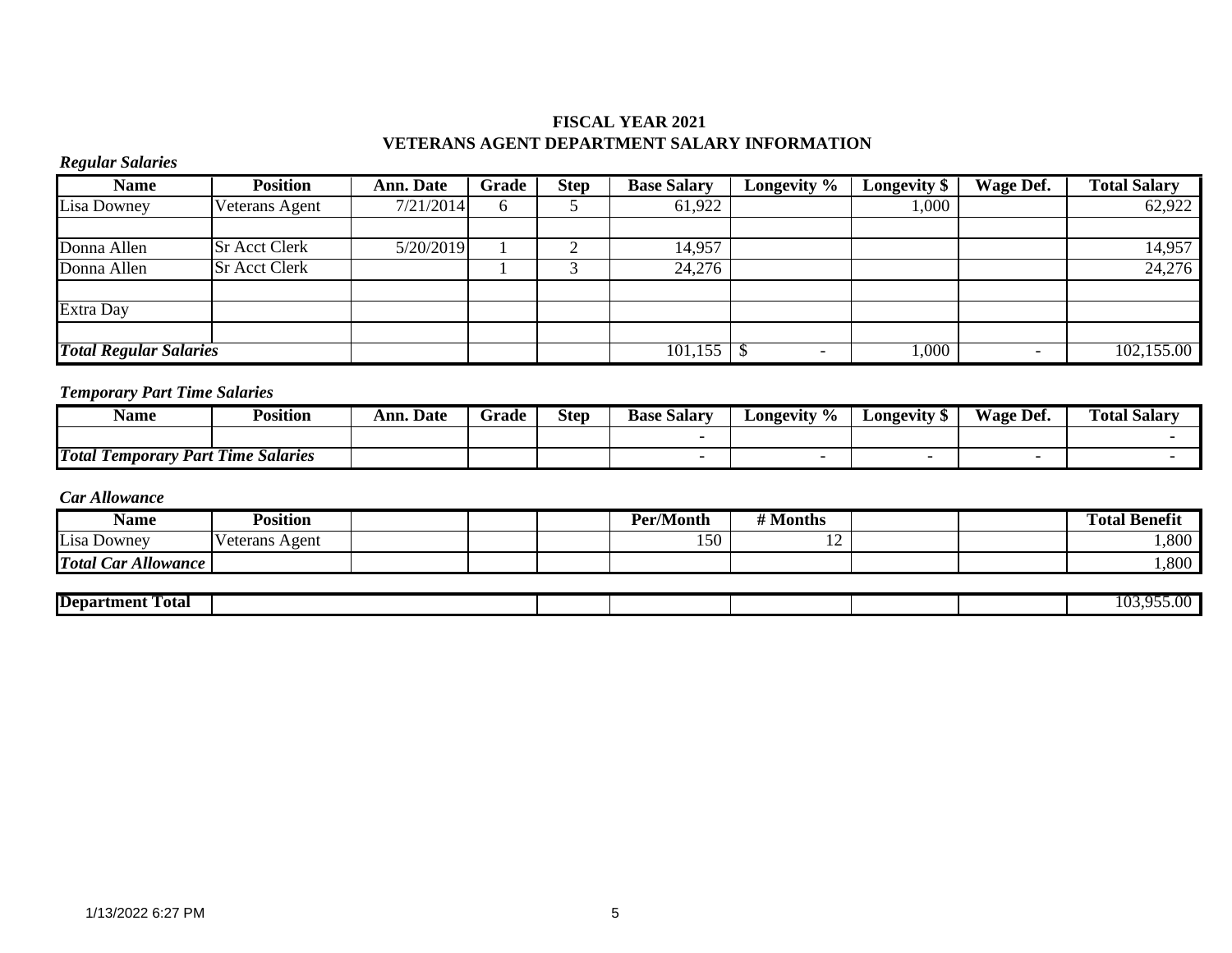#### **VETERANS AGENT OPERATING**

*5340 Communications*

| FY2019          | FY2019   | FY2020          | FY2020         | FY2021          | FY2021   | FY2022          | <b>FY2023</b>   | <b>FY2023</b> |
|-----------------|----------|-----------------|----------------|-----------------|----------|-----------------|-----------------|---------------|
| <b>BUDGETED</b> | EXPENDED | <b>BUDGETED</b> | <b>XPENDED</b> | <b>BUDGETED</b> | EXPENDED | <b>BUDGETED</b> | <b>DEPT REO</b> | <b>TM REC</b> |
|                 | -        |                 |                |                 |          |                 |                 |               |

Veteran's Agent Cellphone Moved to Town Hall Budget

*Total 5340 Communications:* - -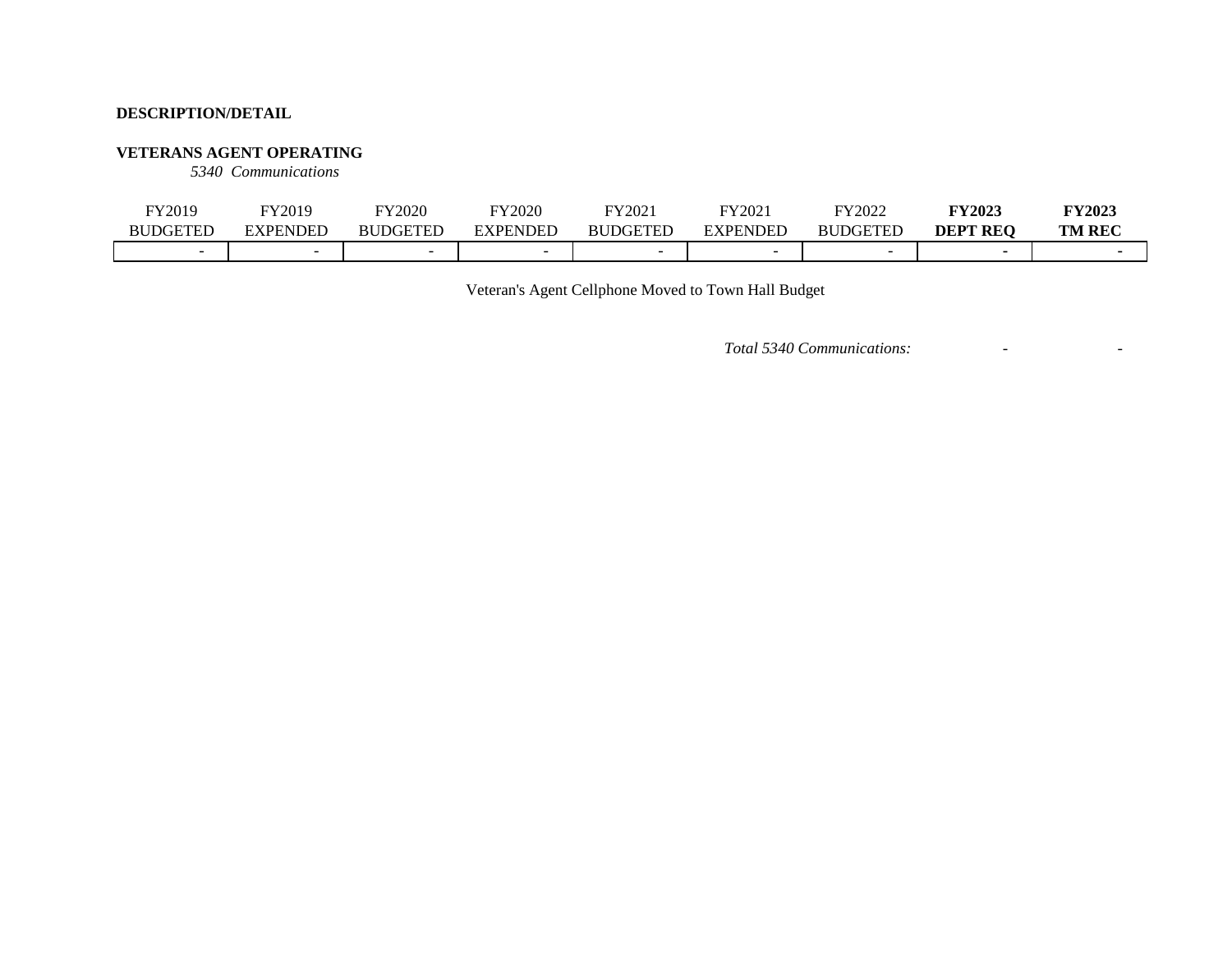# **VETERANS AGENT OPERATING**

*5380 Medical*

| <b>BUDGETED</b><br>' REC<br>$\cup$ ogeten<br>DGETEE<br>DEP<br>EXPENDED<br>EXPENDED<br><b>BUDGETED</b><br><b>FXPFNL</b><br>3 U H<br>ВI<br>58,000<br>0.989<br>58,000<br>152<br>63.070<br>66,749<br>,943<br>$\sim$<br>31,046<br>44,452<br>$0.0$ .<br>∼. | FY2019 | <sup>T</sup> Y2019 | FY2020 | FY2020 | FY202 | FY2021 | FY2022 | <b>FY2023</b> | <b>FY2023</b> |
|------------------------------------------------------------------------------------------------------------------------------------------------------------------------------------------------------------------------------------------------------|--------|--------------------|--------|--------|-------|--------|--------|---------------|---------------|
|                                                                                                                                                                                                                                                      |        |                    |        |        |       |        |        |               | <b>TM REC</b> |
|                                                                                                                                                                                                                                                      |        |                    |        |        |       |        |        |               | 58,000        |

 58,000 58,000 Prescriptions, hospital bills, copays, dental, hearing aids for Veterans, Surviving Spouses and eligible dependents

*Total 5380 Medical:* 58,000 58,000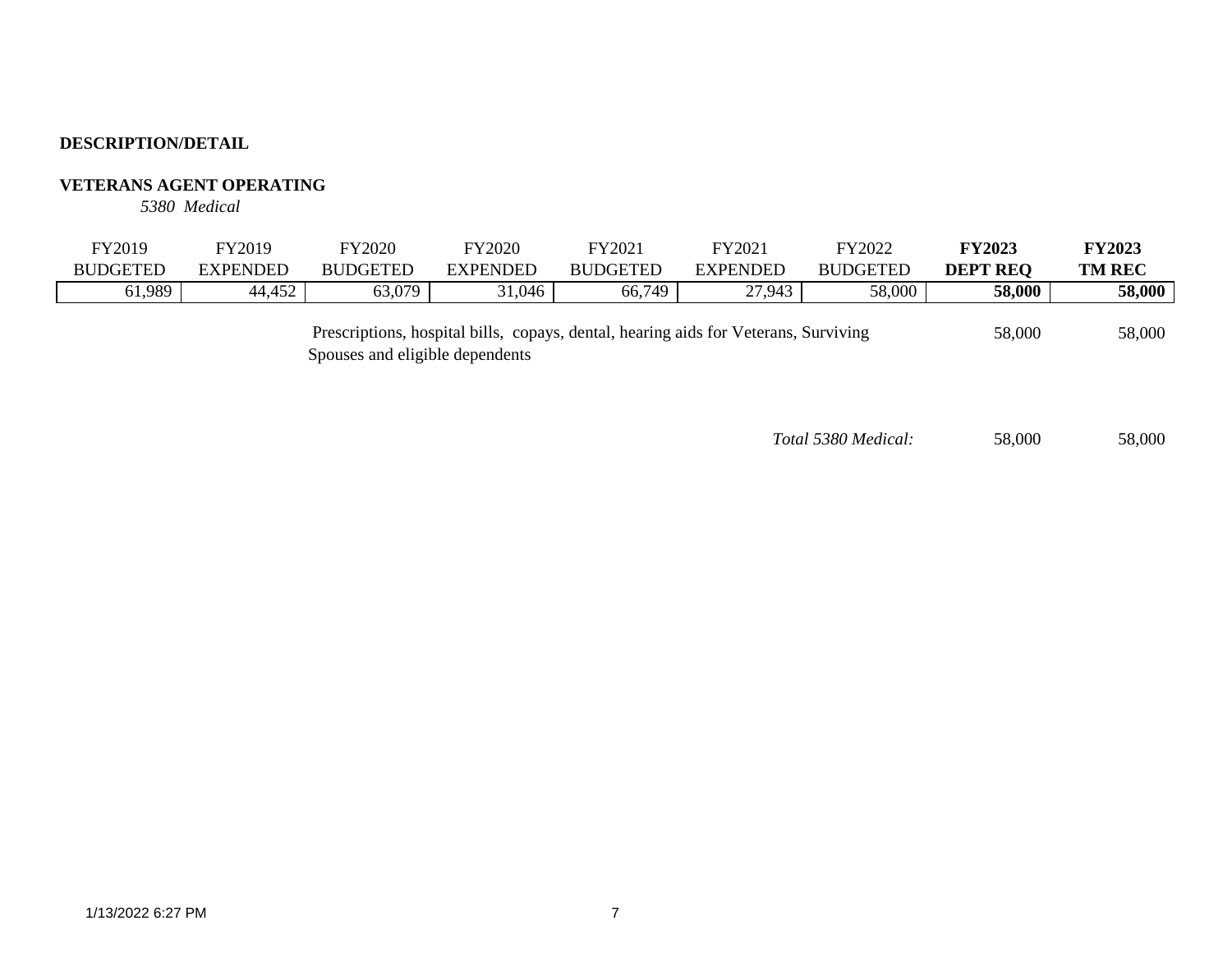# **VETERANS AGENT OPERATING**

*5420 Office Supplies*

| FY2019          | FY2019          | FY2020          | FY2020          | FY2021                                | FY2021          | FY2022          | <b>FY2023</b>   | <b>FY2023</b> |  |
|-----------------|-----------------|-----------------|-----------------|---------------------------------------|-----------------|-----------------|-----------------|---------------|--|
| <b>BUDGETED</b> | <b>EXPENDED</b> | <b>BUDGETED</b> | <b>EXPENDED</b> | <b>BUDGETED</b>                       | <b>EXPENDED</b> | <b>BUDGETED</b> | <b>DEPT REO</b> | <b>TM REC</b> |  |
| 2,082           | 2,073           | ,044            | 910             | 582                                   | 582             | 600             | 600             | 600           |  |
|                 |                 |                 |                 | 600<br><b>General Office Supplies</b> |                 |                 |                 |               |  |

*Total 5420 Office Supplies:* 600 600 600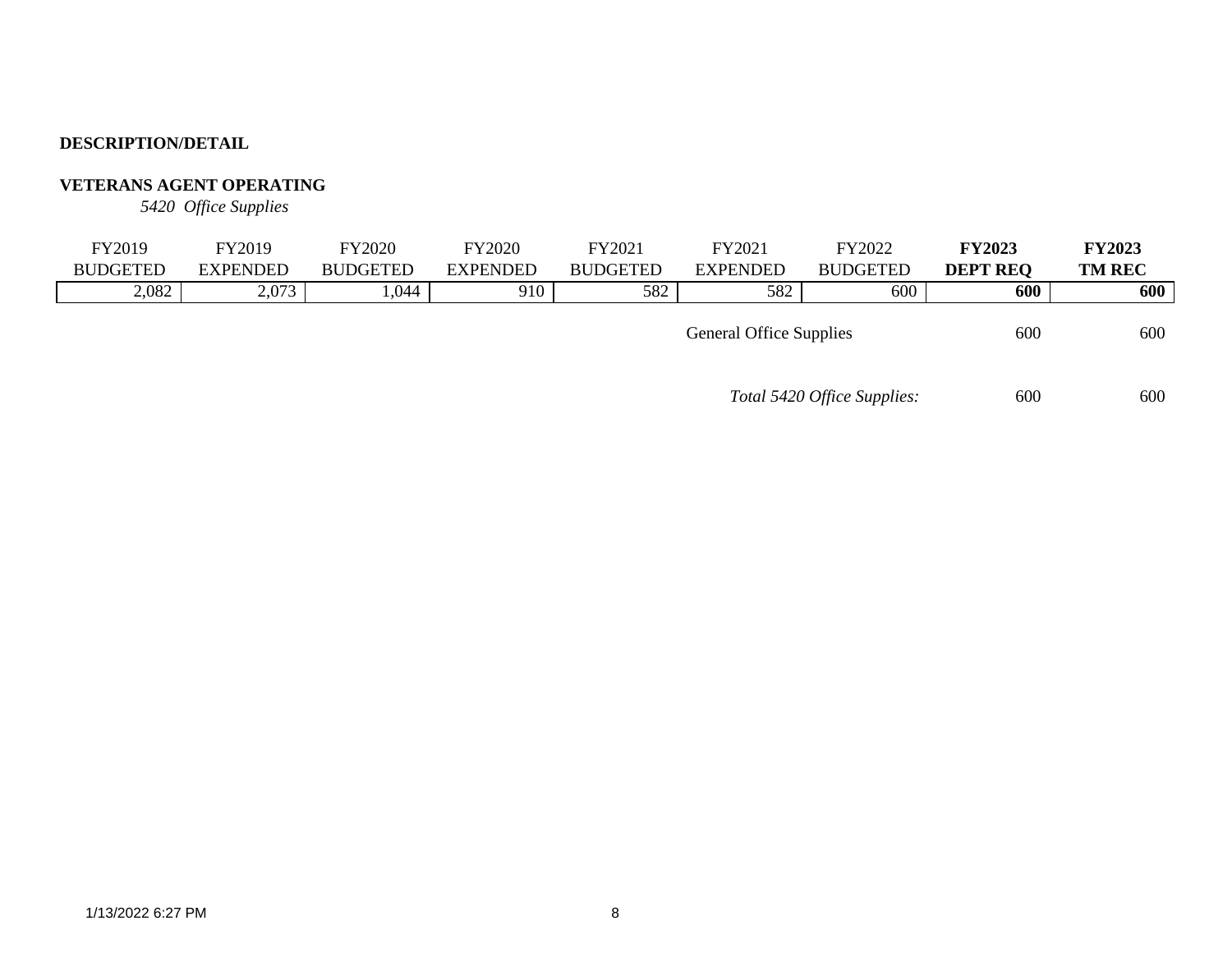#### **VETERANS AGENT OPERATING**

*5423 All Other Supplies*

| FY2019<br><b>BUDGETED</b> | FY2019<br><b>EXPENDED</b> | FY2020<br><b>BUDGETED</b> | <b>FY2020</b><br><b>EXPENDED</b> | FY2021<br><b>BUDGETED</b> | FY2021<br><b>EXPENDED</b>  | FY2022<br><b>BUDGETED</b>      | <b>FY2023</b><br><b>DEPT REO</b> | <b>FY2023</b><br><b>TM REC</b> |
|---------------------------|---------------------------|---------------------------|----------------------------------|---------------------------|----------------------------|--------------------------------|----------------------------------|--------------------------------|
| 3,904                     | 3,783                     | 4,856                     | 4,843                            | 5,041                     | 5,041                      | 500                            | 500                              | 500                            |
|                           |                           |                           |                                  |                           |                            |                                |                                  |                                |
|                           |                           |                           |                                  |                           | Vetrospec Software License |                                | 500                              | 500                            |
|                           |                           |                           |                                  |                           |                            | Total 5423 All Other Supplies: | 500                              | 500                            |

VetraSpec is a web-based, Veteran claims management solution built for the veteran's service officer at any level. unless otherwise noted.

VetraSpec allows veteran service officers to access their data from any computer with Internet access. No more exporting and importing records across machines - all data is stored in one, centralized, secure location.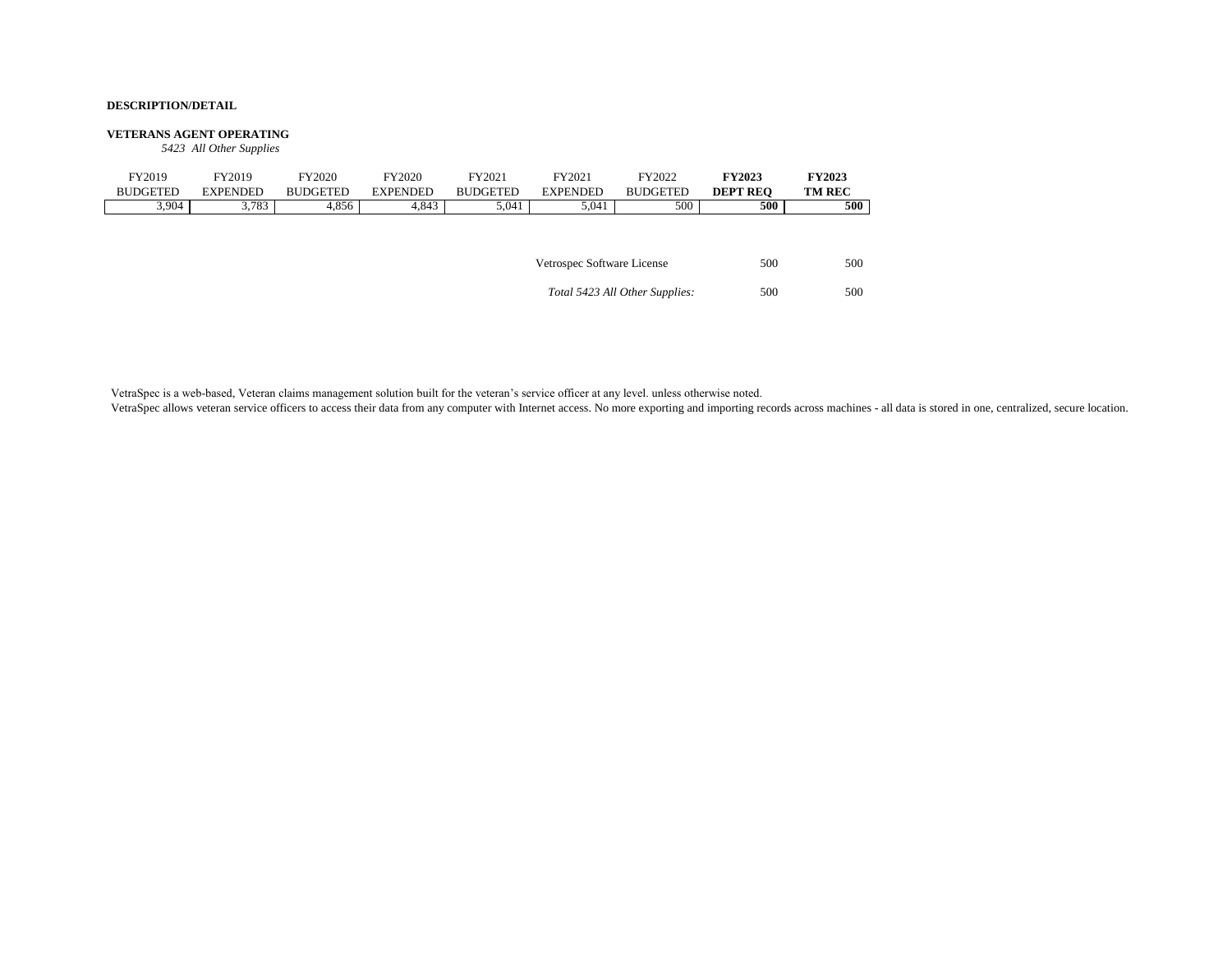# **VETERANS AGENT OPERATING**

*5561 Flags*

| $\nabla$ $\mathbf{Y}$ 2019 | FY2019          | FY2020          | <b>FY2020</b> | FY202.                        | FY2021              | FY2022          | <b>FY2023</b>   | <b>FY2023</b> |
|----------------------------|-----------------|-----------------|---------------|-------------------------------|---------------------|-----------------|-----------------|---------------|
| <b>BUDGETED</b>            | <b>EXPENDED</b> | <b>BUDGETED</b> | EXPENDED      | <b>BUDGETED</b>               | EXPENDED            | <b>BUDGETED</b> | <b>DEPT REO</b> | <b>TM REC</b> |
| 2,691                      | 2,691           | .600            | ,600          | $\overline{\phantom{a}}$<br>ຼ | $\overline{a}$<br>◡ | ,800            | 2,000           | 2,000         |

| Flags for Veteran's graves for Memorial Day |                   | 2.000 | 2,000 |
|---------------------------------------------|-------------------|-------|-------|
| 75% Reimbursement from DVS                  |                   |       |       |
|                                             | Total 5561 Flags: | 2.000 | 2,000 |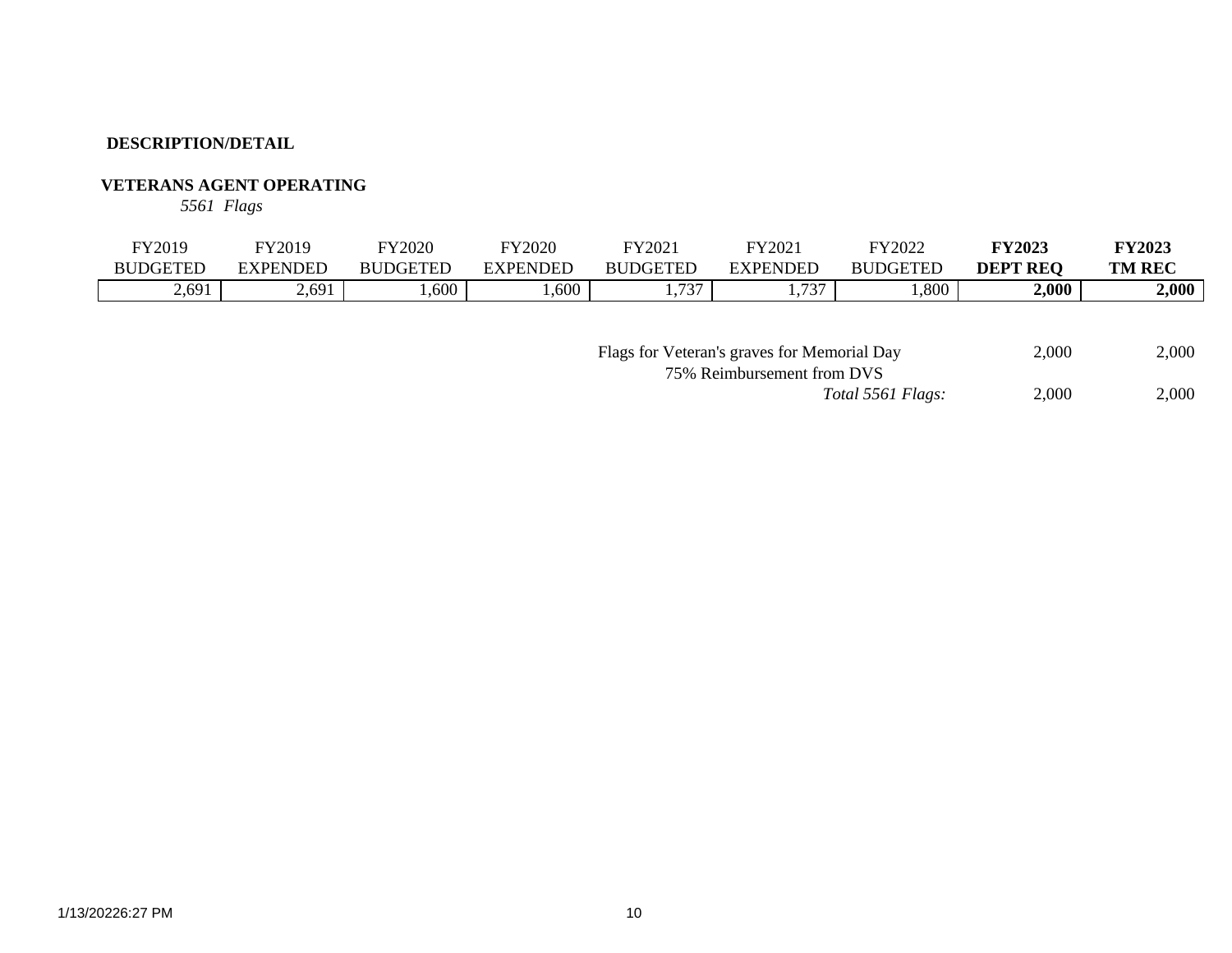# **VETERANS AGENT OPERATING**

*5563 Decorations*

| FY2019          | FY2019          | <b>FY2020</b>   | <b>FY2020</b> | FY2021          | FY2021          | Y2022           | <b>FY2023</b>   | <b>FY2023</b> |
|-----------------|-----------------|-----------------|---------------|-----------------|-----------------|-----------------|-----------------|---------------|
| <b>BUDGETED</b> | <b>EXPENDED</b> | <b>BUDGETED</b> | EXPENDED      | <b>BUDGETED</b> | <b>EXPENDED</b> | <b>BUDGETED</b> | <b>DEPT REO</b> | <b>TM REC</b> |
| 745             | 745             | 900             | 848           | 1,107           | 1,107           | 2,500           | 2,500           | 2,500         |
|                 |                 |                 |               |                 |                 |                 |                 |               |

Veteran's Day, Memorial Day, Holidays, Special events Misc supplies 2,500 2,500

Wreaths Flowers Potted Flowers

Ribbon 2,500 2,500 *Total 5563 Decorations:*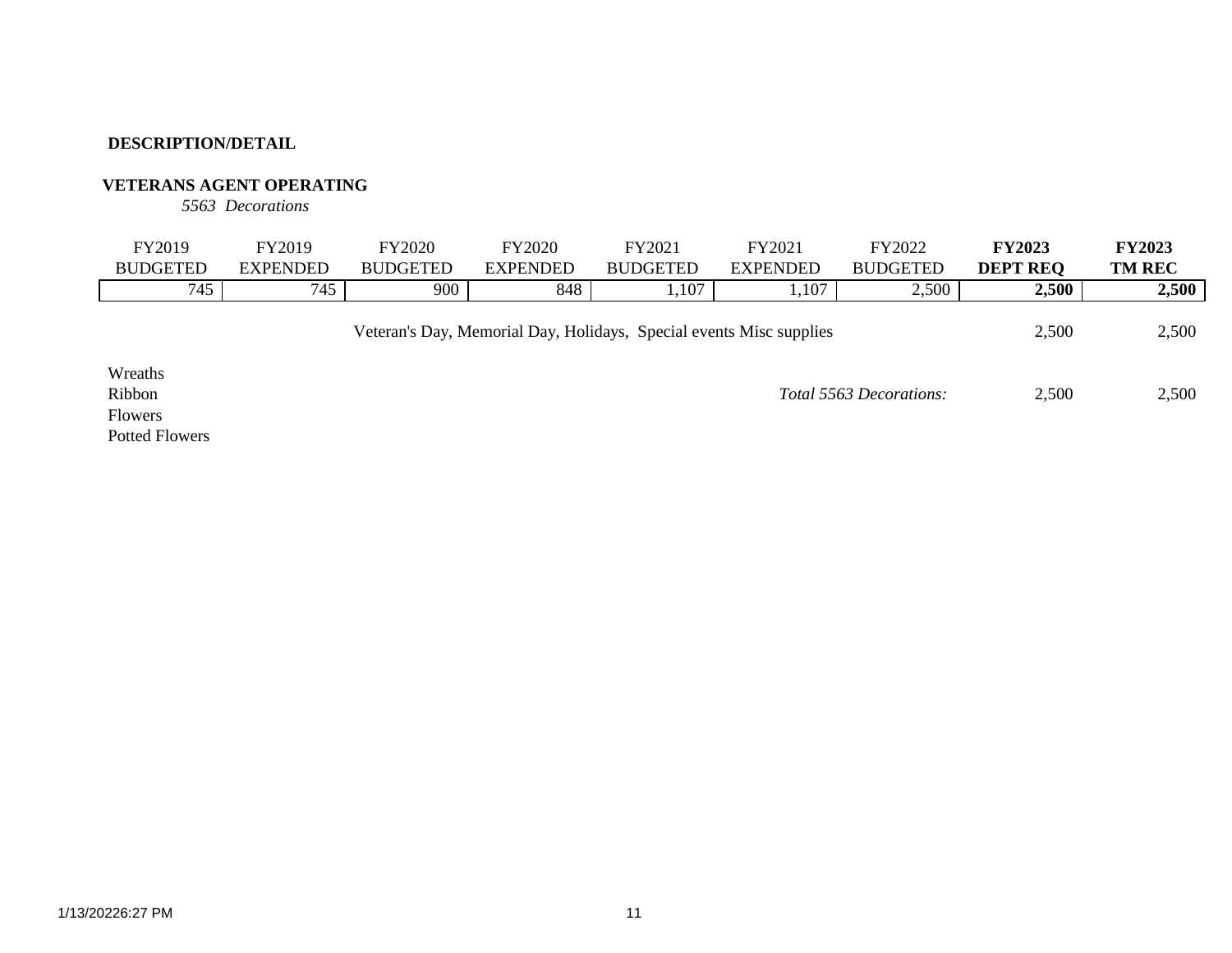### **VETERANS AGENT OPERATING**

*5701 Travel*

| FY2019          | FY2019                                | FY2020          | <b>FY2020</b>   | FY2021          | FY2021          | FY2022          | <b>FY2023</b>   | <b>FY2023</b> |
|-----------------|---------------------------------------|-----------------|-----------------|-----------------|-----------------|-----------------|-----------------|---------------|
| <b>BUDGETED</b> | <b>EXPENDED</b>                       | <b>BUDGETED</b> | <b>EXPENDED</b> | <b>BUDGETED</b> | <b>EXPENDED</b> | <b>BUDGETED</b> | <b>DEPT REO</b> | <b>TM REC</b> |
| 189             | 189                                   | 396             | 396             | 472             | 471             | 500             | 500             | 500           |
|                 |                                       |                 |                 |                 |                 |                 |                 |               |
|                 | 500<br>Mileage - Outside of Tewksbury |                 |                 |                 |                 |                 | 500             |               |

*Total 5701 Travel:* 500 500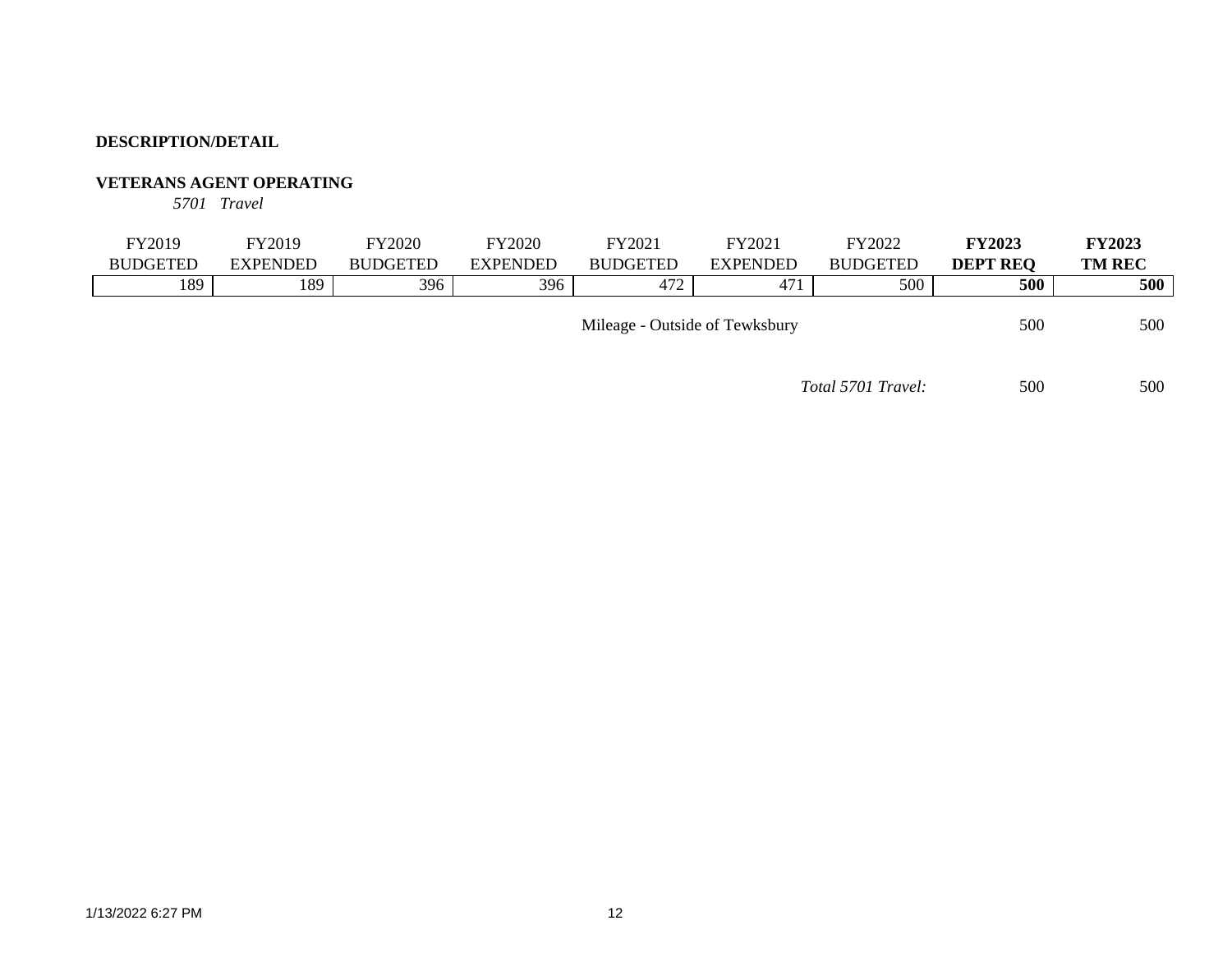# **VETERANS AGENT OPERATING**

*5703 Dues and Memberships*

| FY2019                 | FY2019          | <b>FY2020</b>   | <b>FY2020</b>   | FY2021          | FY2021                           | FY2022          | <b>FY2023</b>   | <b>FY2023</b> |
|------------------------|-----------------|-----------------|-----------------|-----------------|----------------------------------|-----------------|-----------------|---------------|
| <b>BUDGETED</b>        | <b>EXPENDED</b> | <b>BUDGETED</b> | <b>EXPENDED</b> | <b>BUDGETED</b> | EXPENDED                         | <b>BUDGETED</b> | <b>DEPT REQ</b> | <b>TM REC</b> |
| 75                     | 75              | 70              | 70              | 120             | 120                              | 200             | 120             | 120           |
|                        |                 |                 |                 |                 |                                  |                 |                 |               |
| Veteran's Associations |                 |                 |                 |                 |                                  | 120             | 120             |               |
|                        |                 |                 |                 |                 | <b>MVSOA</b>                     | <b>NEMVSOA</b>  |                 |               |
|                        |                 |                 |                 |                 | Total 5703 Dues and Memberships: |                 | 120             | 120           |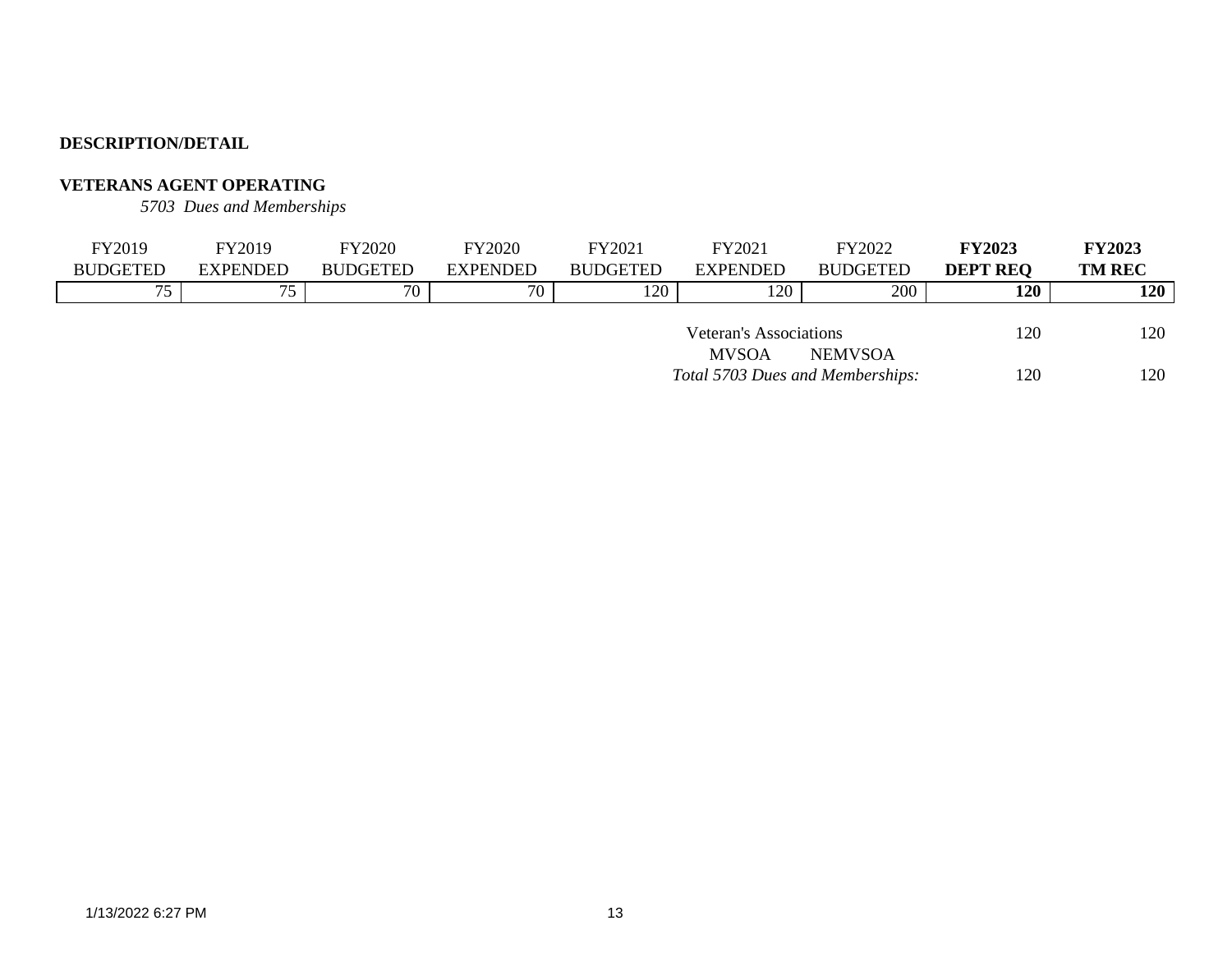# **VETERANS AGENT OPERATING**

*5775 Veterans Aid*

| $\nabla$ Y2019  | FY2019                   | FY2020          | FY2020   | FY2021          | FY2021          | FY2022          | <b>FY2023</b>   | <b>FY2023</b> |
|-----------------|--------------------------|-----------------|----------|-----------------|-----------------|-----------------|-----------------|---------------|
| <b>BUDGETED</b> | <b>EXPENDED</b>          | <b>BUDGETED</b> | EXPENDED | <b>BUDGETED</b> | <b>EXPENDED</b> | <b>BUDGETED</b> | <b>DEPT REO</b> | <b>TM REC</b> |
| 314,076         | 222.27<br><i>–––––––</i> | 323,174         | 250,283  | 335,891         | 199,636         | 324,000         | 324,000         | 324,000       |
|                 |                          |                 |          |                 |                 |                 |                 |               |

| Financial stipend for lower income veterans, surviving spouses and dependents who qualify for the Chapter 115        | 324,000                  | 324,000 |         |
|----------------------------------------------------------------------------------------------------------------------|--------------------------|---------|---------|
| The Program provides financial aid for food, shelter/housing, clothing, medical care and burial expenses to Veterans |                          |         |         |
| and their dependents.                                                                                                |                          |         |         |
|                                                                                                                      | Total 5775 Veterans Aid: | 324,000 | 324,000 |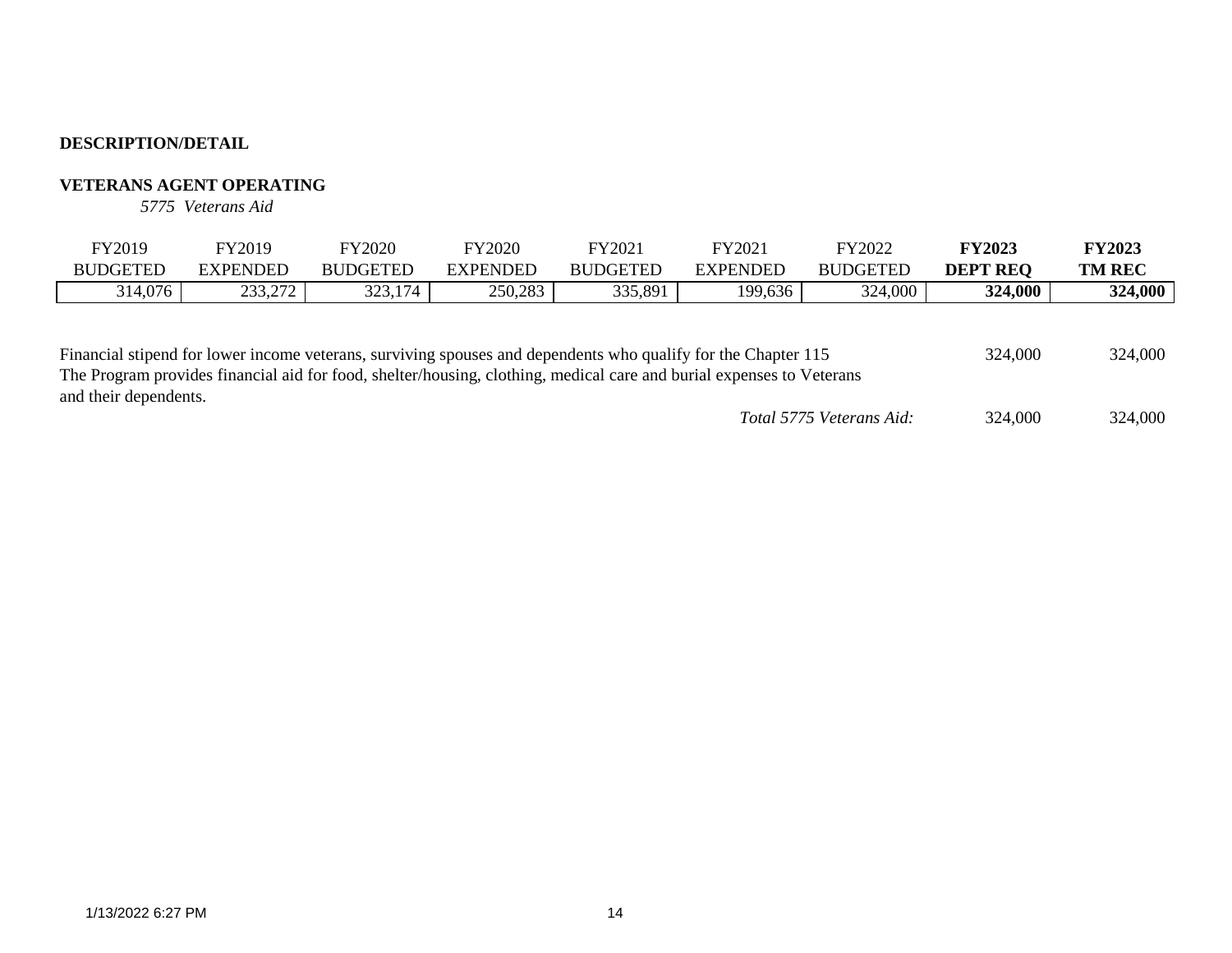# **VETERANS AGENT OPERATING**

*5790 Staff Development*

| FY2019          | FY2019          | FY2020          | FY2020          | FY2021          | FY2021                   | FY2022          | <b>FY2023</b>   | <b>FY2023</b> |
|-----------------|-----------------|-----------------|-----------------|-----------------|--------------------------|-----------------|-----------------|---------------|
| <b>BUDGETED</b> | <b>EXPENDED</b> | <b>BUDGETED</b> | <b>EXPENDED</b> | <b>BUDGETED</b> | <b>EXPENDED</b>          | <b>BUDGETED</b> | <b>DEPT REO</b> | <b>TM REC</b> |
| 500             |                 | 400             | -               |                 | $\overline{\phantom{0}}$ | 500             | 500             | 500           |
|                 |                 |                 |                 |                 | Training and Conferences |                 | 500             | 500           |

*Total 5790 Staff Development:* 500 500